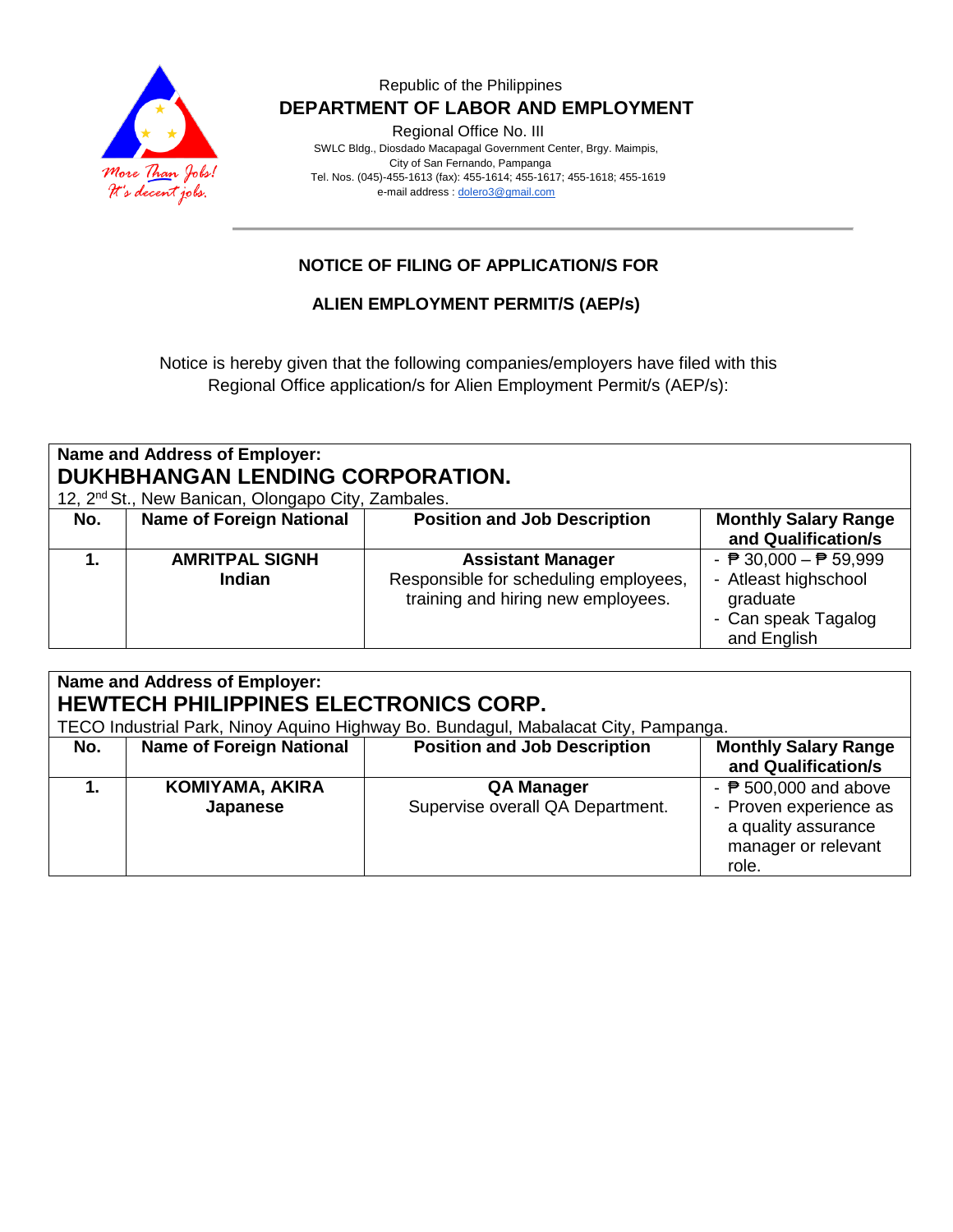

Regional Office No. III

 SWLC Bldg., Diosdado Macapagal Government Center, Brgy. Maimpis, City of San Fernando, Pampanga Tel. Nos. (045)-455-1613 (fax): 455-1614; 455-1617; 455-1618; 455-1619 e-mail address [: dolero3@gmail.com](mailto:dolero3@gmail.com)

**Name and Address of Employer: SHIDAIKEJI TECHNOLOGY CORPORATION.** Tower 2 Clark Ode Country, C. M. Recto Highway, CFZP.

| No.              | TOWER 2 GRIN OUE COUNTRY, O. M. INECTO I IIGHWAY, OF 21.<br><b>Name of Foreign National</b> | <b>Position and Job Description</b>    | <b>Monthly Salary Range</b>    |
|------------------|---------------------------------------------------------------------------------------------|----------------------------------------|--------------------------------|
| 1.               | <b>VU DINH HUONG</b>                                                                        | <b>Mandarin Customer Service</b>       | and Qualification/s<br>$- N/A$ |
|                  |                                                                                             |                                        | - Both written and             |
|                  | <b>Vietnamese</b>                                                                           | Representative                         |                                |
|                  |                                                                                             | <b>Customer Service Representative</b> | spoken Mandarin                |
| $\overline{2}$ . | <b>XIE, WENLANG</b>                                                                         | <b>Mandarin Customer Service</b>       | $- N/A$                        |
|                  | <b>Chinese</b>                                                                              | Representative                         | - Both written and             |
|                  |                                                                                             | <b>Customer Service Representative</b> | spoken Mandarin                |
| 3.               | <b>HA UYEN NGHU</b>                                                                         | <b>Mandarin Customer Service</b>       | $- N/A$                        |
|                  | <b>Vietnamese</b>                                                                           | Representative                         | - Both written and             |
|                  |                                                                                             | <b>Customer Service Representative</b> | spoken Mandarin                |
| 4.               | <b>MA, YONG</b>                                                                             | <b>Mandarin Customer Service</b>       | $- N/A$                        |
|                  | <b>Chinese</b>                                                                              | Representative                         | - Both written and             |
|                  |                                                                                             | <b>Customer Service Representative</b> | spoken Mandarin                |
| $\overline{5}$ . | <b>THAI DINH MINH</b>                                                                       | <b>Mandarin Customer Service</b>       | $- N/A$                        |
|                  | <b>Vietnamese</b>                                                                           | Representative                         | - Both written and             |
|                  |                                                                                             | <b>Customer Service Representative</b> | spoken Mandarin                |
| 6.               | <b>SHI, YUCHENG</b>                                                                         | <b>Mandarin Customer Service</b>       | $- N/A$                        |
|                  | <b>Chinese</b>                                                                              | Representative                         | - Both written and             |
|                  |                                                                                             | <b>Customer Service Representative</b> | spoken Mandarin                |
| 7.               | <b>ZENG, WEIWEI</b>                                                                         | <b>Mandarin Customer Service</b>       | $- N/A$                        |
|                  | <b>Chinese</b>                                                                              | Representative                         | - Both written and             |
|                  |                                                                                             | <b>Customer Service Representative</b> | spoken Mandarin                |
| 8.               | YU, FUZE                                                                                    | <b>Mandarin Customer Service</b>       | $- N/A$                        |
|                  | <b>Chinese</b>                                                                              | Representative                         | - Both written and             |
|                  |                                                                                             | <b>Customer Service Representative</b> | spoken Mandarin                |
| 9.               | <b>RUI, YUZHOU</b>                                                                          | <b>Mandarin Customer Service</b>       | $- N/A$                        |
|                  | <b>Chinese</b>                                                                              | Representative                         | - Both written and             |
|                  |                                                                                             | <b>Customer Service Representative</b> | spoken Mandarin                |
| 10.              | <b>NGUYEN VAN TINH</b>                                                                      | <b>Mandarin Customer Service</b>       | $- N/A$                        |
|                  | <b>Vietnamese</b>                                                                           | Representative                         | - Both written and             |
|                  |                                                                                             | <b>Customer Service Representative</b> | spoken Mandarin                |
| 11.              | <b>DINH VIET CHIEN</b>                                                                      | <b>Mandarin Customer Service</b>       | $- N/A$                        |
|                  | <b>Vietnamese</b>                                                                           | Representative                         | - Both written and             |
|                  |                                                                                             | <b>Customer Service Representative</b> | spoken Mandarin                |
| 12.              | GAO, TUO                                                                                    | <b>Mandarin Customer Service</b>       | $- N/A$                        |
|                  | <b>Chinese</b>                                                                              | Representative                         | - Both written and             |
|                  |                                                                                             | <b>Customer Service Representative</b> | spoken Mandarin                |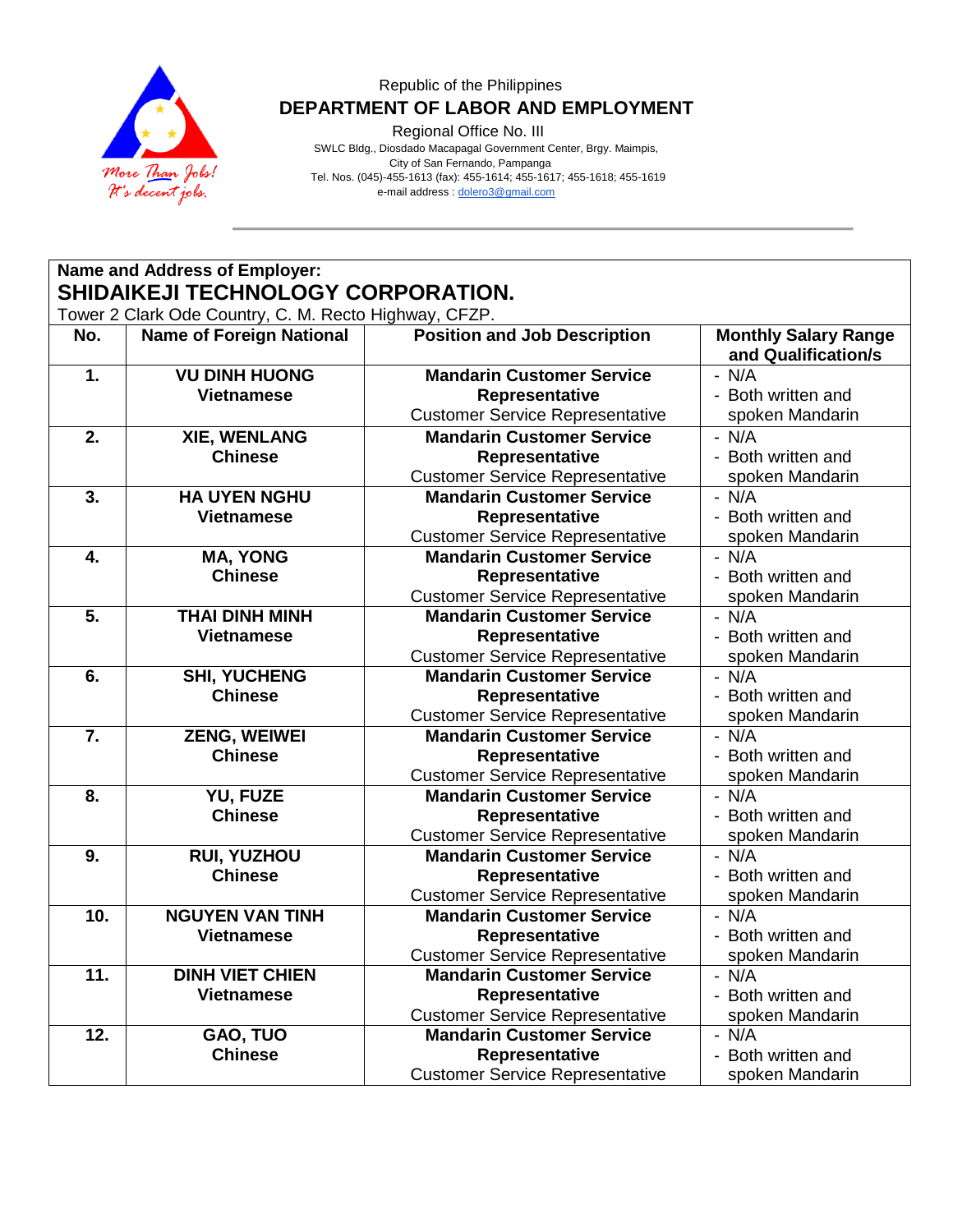

Regional Office No. III

 SWLC Bldg., Diosdado Macapagal Government Center, Brgy. Maimpis, City of San Fernando, Pampanga Tel. Nos. (045)-455-1613 (fax): 455-1614; 455-1617; 455-1618; 455-1619 e-mail address [: dolero3@gmail.com](mailto:dolero3@gmail.com)

| 13. | CAO, LI                | <b>Mandarin Customer Service</b>       | $- N/A$            |
|-----|------------------------|----------------------------------------|--------------------|
|     | <b>Chinese</b>         | <b>Representative</b>                  | - Both written and |
|     |                        | <b>Customer Service Representative</b> | spoken Mandarin    |
| 14. | <b>NGUYEN THI HIEN</b> | <b>Mandarin Customer Service</b>       | $- N/A$            |
|     | <b>Vietnamese</b>      | <b>Representative</b>                  | - Both written and |
|     |                        | <b>Customer Service Representative</b> | spoken Mandarin    |
| 15. | LI, FEIYUE             | <b>Mandarin Customer Service</b>       | - N/A              |
|     | <b>Chinese</b>         | <b>Representative</b>                  | - Both written and |
|     |                        | <b>Customer Service Representative</b> | spoken Mandarin    |
| 16. | XIAO, QIWEN            | <b>Mandarin Customer Service</b>       | $- N/A$            |
|     | <b>Chinese</b>         | Representative                         | - Both written and |
|     |                        | <b>Customer Service Representative</b> | spoken Mandarin    |
| 17. | LIU, JIANXIAN          | <b>Mandarin Customer Service</b>       | - N/A              |
|     | <b>Chinese</b>         | Representative                         | - Both written and |
|     |                        | <b>Customer Service Representative</b> | spoken Mandarin    |

| Name and Address of Employer:<br>SIA ENGINEERING (PHILIPPINES) CORPORATION.<br>N7691/7592 A. Bonifacio Ave., Clark Civil Aviation Complex, CFZP. |                                   |                                                                     |                                                                           |
|--------------------------------------------------------------------------------------------------------------------------------------------------|-----------------------------------|---------------------------------------------------------------------|---------------------------------------------------------------------------|
| No.                                                                                                                                              | <b>Name of Foreign National</b>   | <b>Position and Job Description</b>                                 | <b>Monthly Salary Range</b><br>and Qualification/s                        |
|                                                                                                                                                  | <b>FOO YAO WEI</b><br>Singaporean | <b>Senior Finance Manager</b><br>Help the financial of the company. | - $P$ 150,000 - $P$ 499,999<br>- With experience in<br>financial aviation |

| Name and Address of Employer:                             |                                 |                                         |                             |
|-----------------------------------------------------------|---------------------------------|-----------------------------------------|-----------------------------|
| SINGSING REAL ESTATE AND CONSULTING INC.                  |                                 |                                         |                             |
| Junhyun Bldg. Fil-am F-ship Hi-way, Anunas, Angeles City. |                                 |                                         |                             |
| No.                                                       | <b>Name of Foreign National</b> | <b>Position and Job Description</b>     | <b>Monthly Salary Range</b> |
|                                                           |                                 |                                         | and Qualification/s         |
|                                                           | <b>LEE, HYEOKJIN</b>            | <b>Real Estate Marketing Specialist</b> | - $P$ 30,000 - $P$ 59,999   |
|                                                           | Korean                          | Streamline company materials and        | - Can speak and write       |
|                                                           |                                 | campaigns to ensure consistent and      | Hangeul/Korean              |
|                                                           |                                 | concise.                                | language                    |
|                                                           |                                 |                                         |                             |